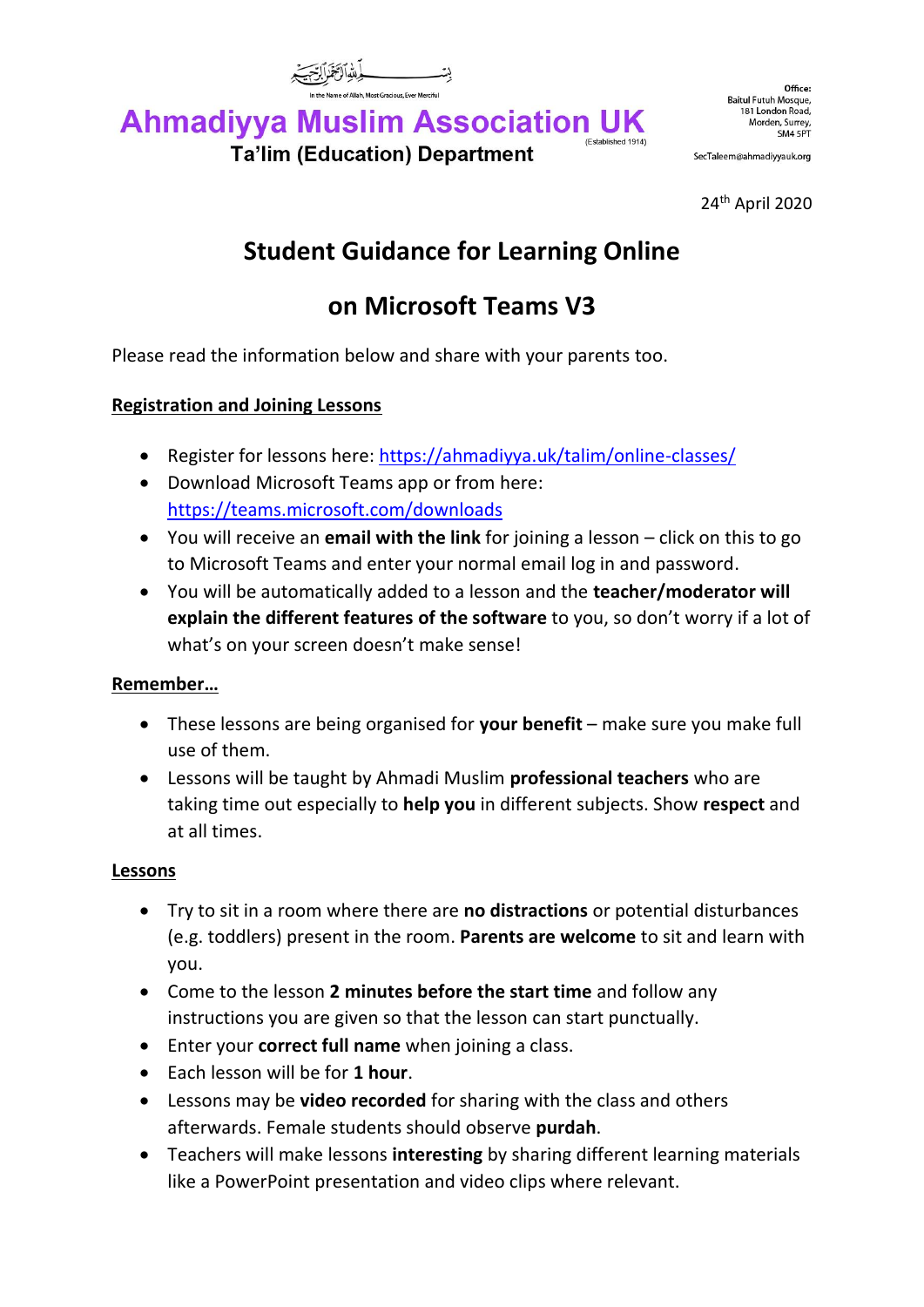#### **Ahmadiyya Muslim Association UK** (Established 1914) **Ta'lim (Education) Department**

SecTaleem@ahmadiyyauk.org

- Have a **pen and notebook** and **make notes** during the class.
- Keep **mics OFF** and **cameras ON** unless told otherwise by the teacher.
- If you are not sure of anything or wish to **ask a question**, you can type this into the chat or wait for the teacher's permission.
- If you are having **technical problems** (e.g. you cannot see the presentation or hear the teacher's voice), **sign out and in again**. Write about any problems in the chat so that the moderator can pick this up and the lesson can continue uninterrupted.
- Some **settings will differ on different devices** (e.g. phone, laptop). E.g. on some phones the chat icon (speech bubble box) will appear on the top right of the screen.



- There can be a **few seconds delay** in seeing the next slide so be patient.
- Aim to participate to the best of your ability. Teachers will nominate 3 students to receive **certificates of participation** – make sure you are one of them!
- There will be **moderators** in the class to monitor the chat.
- Teachers and moderators will be in charge of **muting** you and other students.
- Only do, say or write something that is relevant to the lesson.
- **Do not do, say or write anything inappropriate** parents will be contacted if this happens.

If you see the **Surprised i** emoji that is your first warning If you see the **Sad**  $\ddot{\mathbf{r}}$  emoji that is your second warning

• You may be set **homework**.